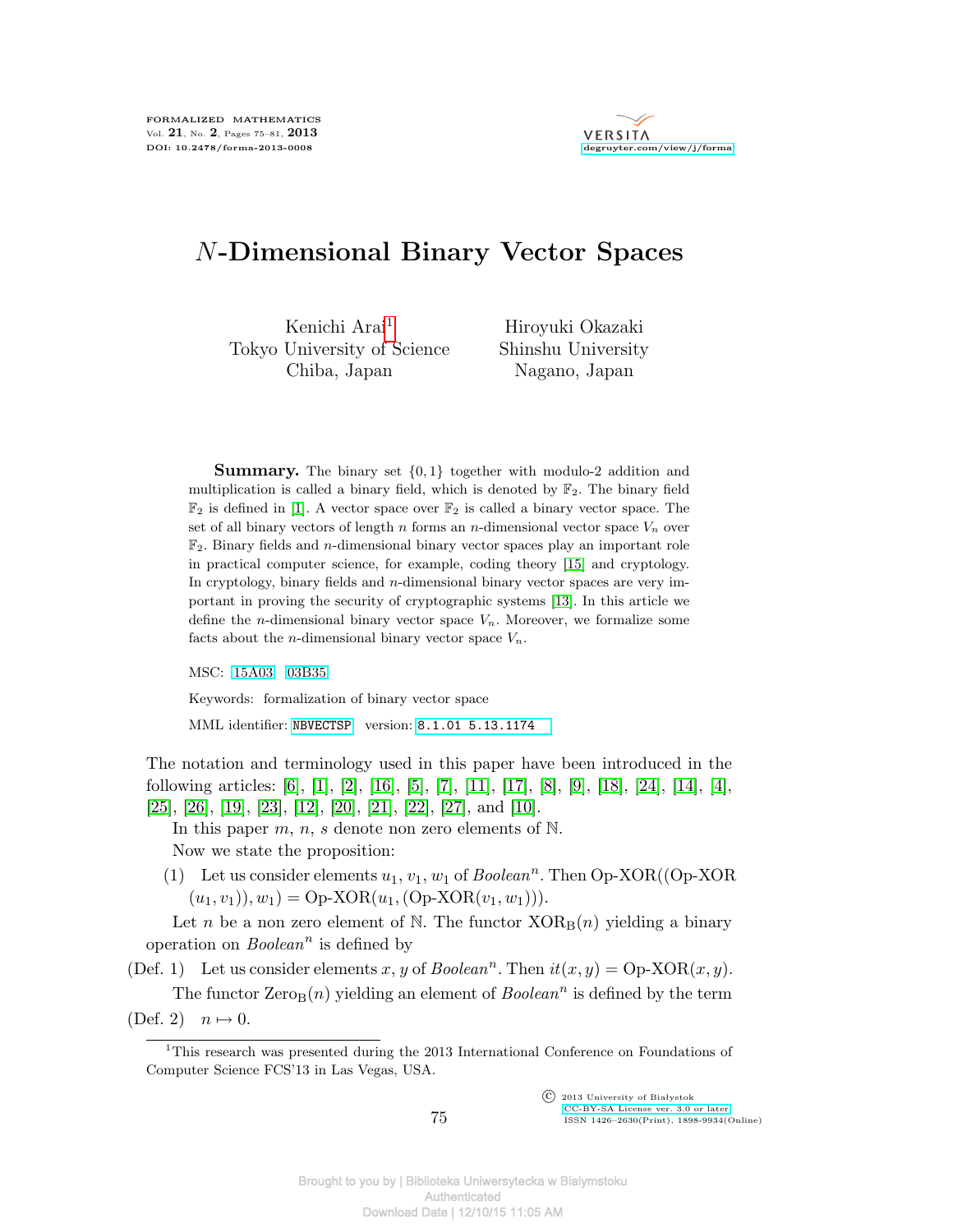The functor *n*-binary additive group yielding a strict additive loop structure is defined by the term

 $\langle Boolean^n, XOR_B(n), Zero_B(n) \rangle.$ 

Let us consider an element  $u_1$  of  $Boolean<sup>n</sup>$ . Now we state the propositions:

- $(p)$  Op-XOR $(u_1, \text{Zero}_B(n)) = u_1$ .
- (3) Op-XOR $(u_1, u_1) = \text{Zero}_B(n)$ .

Let *n* be a non zero element of N. Note that *n*-binary additive group is addassociative right zeroed right complementable Abelian and non empty and every element of **Z**<sup>2</sup> is Boolean.

Let *u*, *v* be elements of  $\mathbb{Z}_2$ . We identify  $u \oplus v$  with  $u + v$ . We identify  $u \wedge v$ with  $u \cdot v$ . Let *n* be a non zero element of N. The functor  $MLT_B(n)$  yielding a function from (the carrier of  $\mathbb{Z}_2$ )  $\times$  *Boolean*<sup>*n*</sup> into *Boolean*<sup>*n*</sup> is defined by

(Def. 4) Let us consider an element *a* of *Boolean*, an element *x* of *Boolean<sup>n</sup>* , and a set *i*. If  $i \in \text{Seg } n$ , then  $it(a, x)(i) = a \wedge x(i)$ .

The functor *n*-binary vector space yielding a vector space over  $\mathbb{Z}_2$  is defined by the term

 $\langle \text{Def. 5} \rangle$   $\langle \text{Boolean}^n, \text{XOR}_{\text{B}}(n), \text{Zero}_{\text{B}}(n), \text{MLT}_{\text{B}}(n) \rangle.$ 

Let us note that *n*-binary vector space is finite.

Let us note that every subspace of *n*-binary vector space is finite. Now we state the propositions:

- (4) Let us consider a natural number *n*. Then  $\sum n \mapsto 0_{\mathbf{Z}_2} = 0_{\mathbf{Z}_2}$ .
- (5) Let us consider a finite sequence x of elements of  $\mathbb{Z}_2$ , an element v of  $\mathbb{Z}_2$ , and a natural number *j*. Suppose
	- $(i)$  len  $x = m$ , and
	- (ii)  $j \in \text{Seg } m$ , and
	- (iii) for every natural number *i* such that  $i \in \text{Seg } m$  holds if  $i = j$ , then  $x(i) = v$  and if  $i \neq j$ , then  $x(i) = 0_{\mathbf{Z}_2}$ .

Then  $\sum x = v$ . The theorem is a consequence of (4). PROOF: Define *P*[natural number]  $\equiv$  for every non zero element *m* of N for every finite sequence x of elements of  $\mathbb{Z}_2$  for every element v of  $\mathbb{Z}_2$  for every natural number *j* such that  $\$_1 = m$  and len  $x = m$  and  $j \in \text{Seg } m$  and for every natural number *i* such that  $i \in \text{Seg } m$  holds if  $i = j$ , then  $x(i) = v$  and if  $i \neq j$ , then  $x(i) = 0$ <sub>Z<sub>2</sub></sub> holds  $\sum x = v$ . For every natural number *k* such that  $P[k]$  holds  $P[k+1]$  by [\[3,](#page-5-8) (11)], [\[5,](#page-5-3) (59), (5), (1)]. For every natural number *k*,  $\mathcal{P}[k]$  from [\[3,](#page-5-8) Sch. 2].  $\Box$ 

- (6) Let us consider a (the carrier of *n*-binary vector space)-valued finite sequence *L* and a natural number *j*. Suppose
	- $(i)$  len  $L = m$ , and
	- $(ii)$   $m \leqslant n$ , and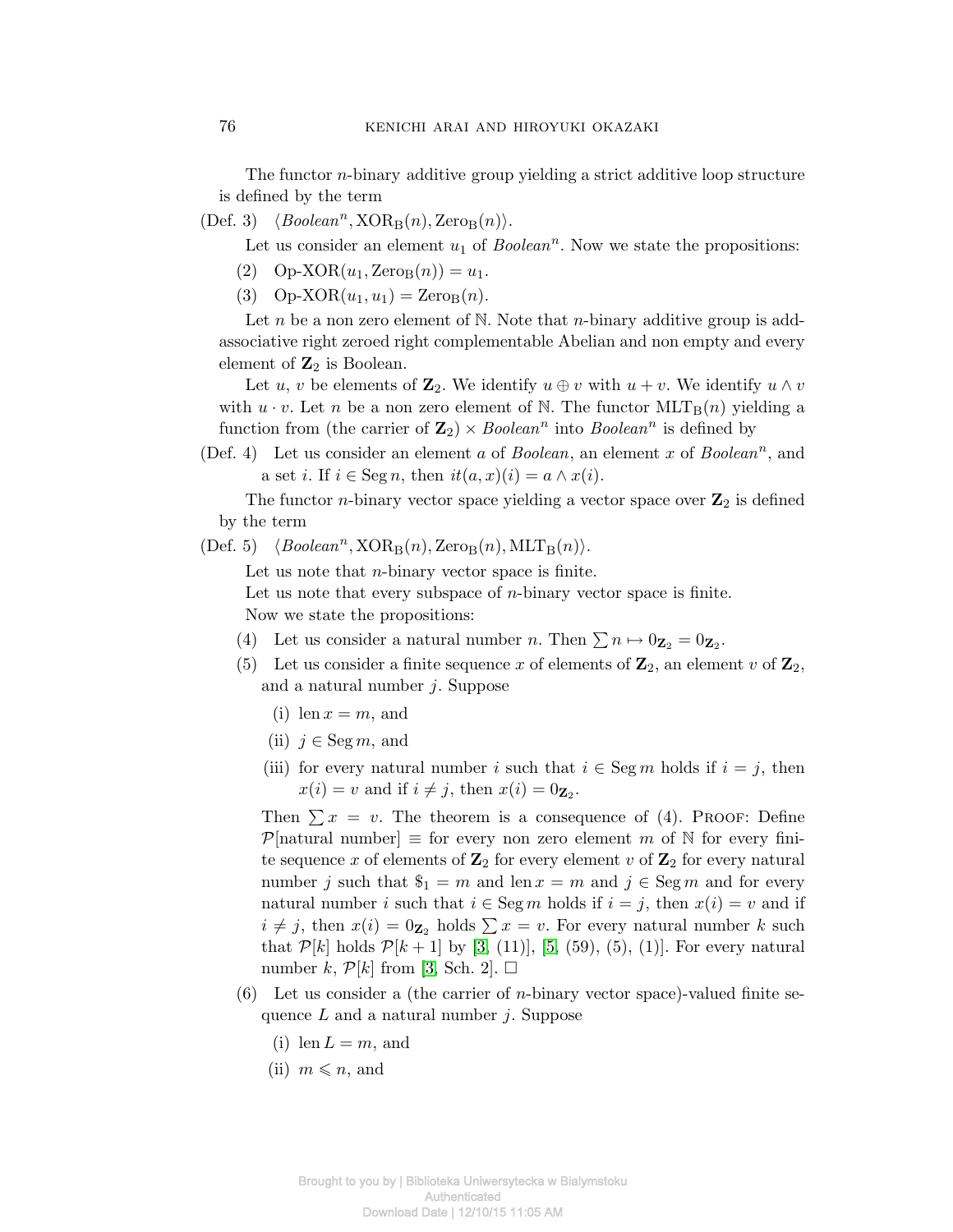(iii)  $j ∈ \text{Seg } n$ .

Then there exists a finite sequence  $x$  of elements of  $\mathbb{Z}_2$  such that

- $(iv)$  len  $x = m$ , and
- (v) for every natural number *i* such that  $i \in \text{Seg } m$  there exists an element *K* of *Boolean*<sup>*n*</sup> such that  $K = L(i)$  and  $x(i) = K(j)$ .

PROOF: Define  $\mathcal{Q}$ [natural number, set]  $\equiv$  there exists an element *K* of *Boolean*<sup>*n*</sup> such that  $K = L(\$_{1})$  and  $\$_{2} = K(j)$ . For every natural number *i* such that  $i \in \text{Seg } m$  there exists an element *y* of *Boolean* such that  $Q[i, y]$ . Consider *x* being a finite sequence of elements of *Boolean* such that dom  $x = \text{Seg } m$  and for every natural number *i* such that  $i \in \text{Seg } m$ holds  $\mathcal{Q}[i, x(i)]$  from [\[5,](#page-5-3) Sch. 5].  $\square$ 

- (7) Let us consider a (the carrier of *n*-binary vector space)-valued finite sequence *L*, an element *S* of *Boolean<sup>n</sup>* , and a natural number *j*. Suppose
	- (i) len  $L = m$ , and
	- $(ii)$   $m \leqslant n$ , and
	- (iii)  $S = \sum L$ , and
	- (iv)  $j ∈ \text{Seg } n$ .

Then there exists a finite sequence  $x$  of elements of  $\mathbb{Z}_2$  such that

- $(v)$  len  $x = m$ , and
- (vi)  $S(j) = \sum x$ , and
- (vii) for every natural number *i* such that  $i \in \text{Seg } m$  there exists an element *K* of *Boolean*<sup>*n*</sup> such that  $K = L(i)$  and  $x(i) = K(j)$ .

The theorem is a consequence of  $(6)$ . Proof: Consider *x* being a finite sequence of elements of  $\mathbb{Z}_2$  such that len  $x = m$  and for every natural number *i* such that  $i \in \text{Seg } m$  there exists an element *K* of *Boolean*<sup>*n*</sup> such that  $K = L(i)$  and  $x(i) = K(j)$ . Consider f being a function from N into *n*-binary vector space such that  $\sum L = f(\text{len } L)$  and  $f(0) =$  $0<sub>n</sub>$ -binary vector space and for every natural number  $j$  and for every element *v* of *n*-binary vector space such that  $j < \text{len } L$  and  $v = L(j + 1)$  holds  $f(j + 1) = f(j) + v$ . Define *Q*[natural number, set]  $\equiv$  there exists an element *K* of *Boolean*<sup>*n*</sup> such that  $K = f(\mathcal{S}_1)$  and  $\mathcal{S}_2 = K(j)$ . For every element *i* of N, there exists an element *y* of the carrier of  $\mathbb{Z}_2$  such that  $\mathcal{Q}[i, y]$ by  $[1, (3)]$  $[1, (3)]$ . Consider g being a function from N into  $\mathbb{Z}_2$  such that for every element *i* of N,  $\mathcal{Q}[i, g(i)]$  from [\[9,](#page-5-6) Sch. 3]. Set  $S_j = S(j)$ .  $S_j = g(\text{len } x)$ .  $g(0) = 0_{\mathbf{Z}_2}$  by [\[1,](#page-5-0) (5)]. For every natural number *k* and for every element *v*<sub>2</sub> of **Z**<sub>2</sub> such that  $k < \text{len } x$  and  $v_2 = x(k + 1)$  holds  $g(k + 1) = g(k) + v_2$ by [\[3,](#page-5-8) (11), (13)].  $\square$ 

(8) Suppose  $m \leq n$ . Then there exists a finite sequence *A* of elements of *Boolean<sup>n</sup>* such that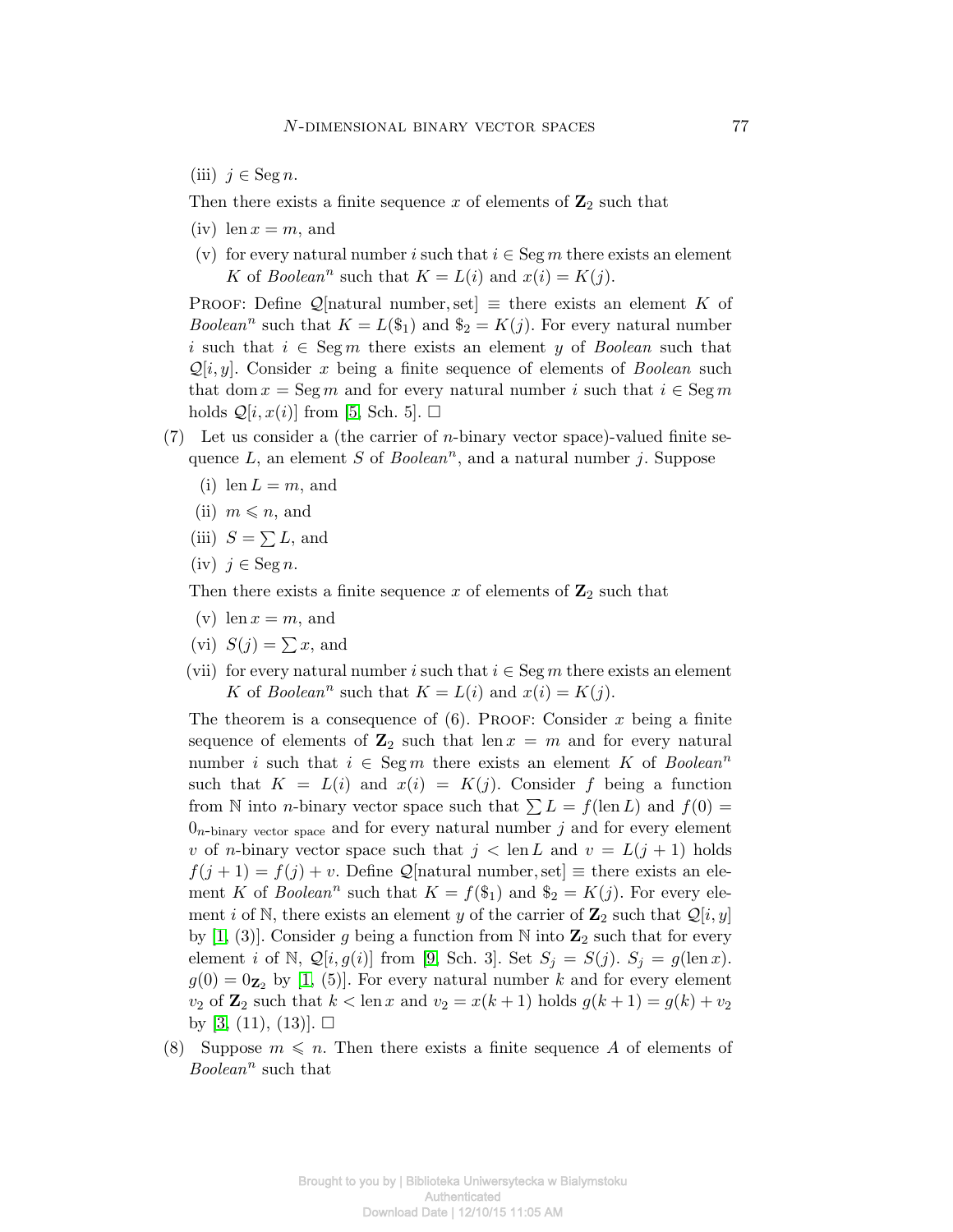- (i) len  $A = m$ , and
- (ii) *A* is one-to-one, and
- (iii)  $\overline{\text{rng }A} = m$ , and
- (iv) for every natural numbers *i*, *j* such that  $i \in \text{Seg } m$  and  $j \in \text{Seg } n$ holds if  $i = j$ , then  $A(i)(j) = true$  and if  $i \neq j$ , then  $A(i)(j) = false$ .

PROOF: Define  $\mathcal{P}$ [natural number, function]  $\equiv$  for every natural number *j* such that *j* ∈ Seg *n* holds if  $\$_{1}$  = *j*, then  $\$_{2}(j)$  = *true* and if  $\$_{1}$  ≠ *j*, then  $\hat{\mathfrak{s}}_2(j) = \text{false}$ . For every natural number *k* such that  $k \in \text{Seg } m$  there exists an element *x* of *Boolean*<sup>*n*</sup> such that  $P[k, x]$ . Consider *A* being a finite sequence of elements of  $Boolean<sup>n</sup>$  such that dom  $A = \text{Seg } m$  and for every natural number *k* such that  $k \in \text{Seg } m$  holds  $\mathcal{P}[k, A(k)]$  from [\[5,](#page-5-3) Sch. 5]. For every elements *x*, *y* such that  $x, y \in \text{dom } A$  and  $A(x) = A(y)$ holds  $x = y$  by [\[5,](#page-5-3) (5)].  $\Box$ 

- (9) Let us consider a finite sequence *A* of elements of *Boolean<sup>n</sup>* , a finite subset *B* of *n*-binary vector space, a linear combination *l* of *B*, and an element *S* of *Boolean<sup>n</sup>* . Suppose
	- (i)  $\text{rng } A = B$ , and
	- $(ii)$   $m \leqslant n$ , and
	- (iii) len  $A = m$ , and
	- $(iv)$   $S = \sum l$ , and
	- (v) *A* is one-to-one, and
	- (vi) for every natural numbers *i*, *j* such that  $i \in \text{Seg } n$  and  $j \in \text{Seg } m$ holds if  $i = j$ , then  $A(i)(j) = true$  and if  $i \neq j$ , then  $A(i)(j) = false$ .

Let us consider a natural number *j*. If  $j \in \text{Seg } m$ , then  $S(j) = l(A(j))$ . The theorem is a consequence of (7) and (5). PROOF: Set  $V = n$ -binary vector space. Reconsider  $F_1 = A$  as a finite sequence of elements of *V*. Consider *x* being a finite sequence of elements of  $\mathbb{Z}_2$  such that len  $x = m$ and  $S(j) = \sum x$  and for every natural number *i* such that  $i \in \text{Seg } m$ there exists an element *K* of *Boolean*<sup>*n*</sup> such that  $K = (l \cdot F_1)(i)$  and  $x(i) = K(j)$ . For every natural number *i* such that  $i \in \text{Seg } m$  holds if *i* = *j*, then  $x(i) = l(A(j))$  and if  $i \neq j$ , then  $x(i) = 0_{\mathbb{Z}_2}$  by [\[5,](#page-5-3) (5)], [\[1,](#page-5-0) (3),  $(5)$ .  $\square$ 

- (10) Let us consider a finite sequence  $A$  of elements of  $Boolean<sup>n</sup>$  and a finite subset *B* of *n*-binary vector space. Suppose
	- $(i)$  rng  $A = B$ , and
	- $(ii)$   $m \leqslant n$ , and
	- (iii) len  $A = m$ , and
	- (iv) *A* is one-to-one, and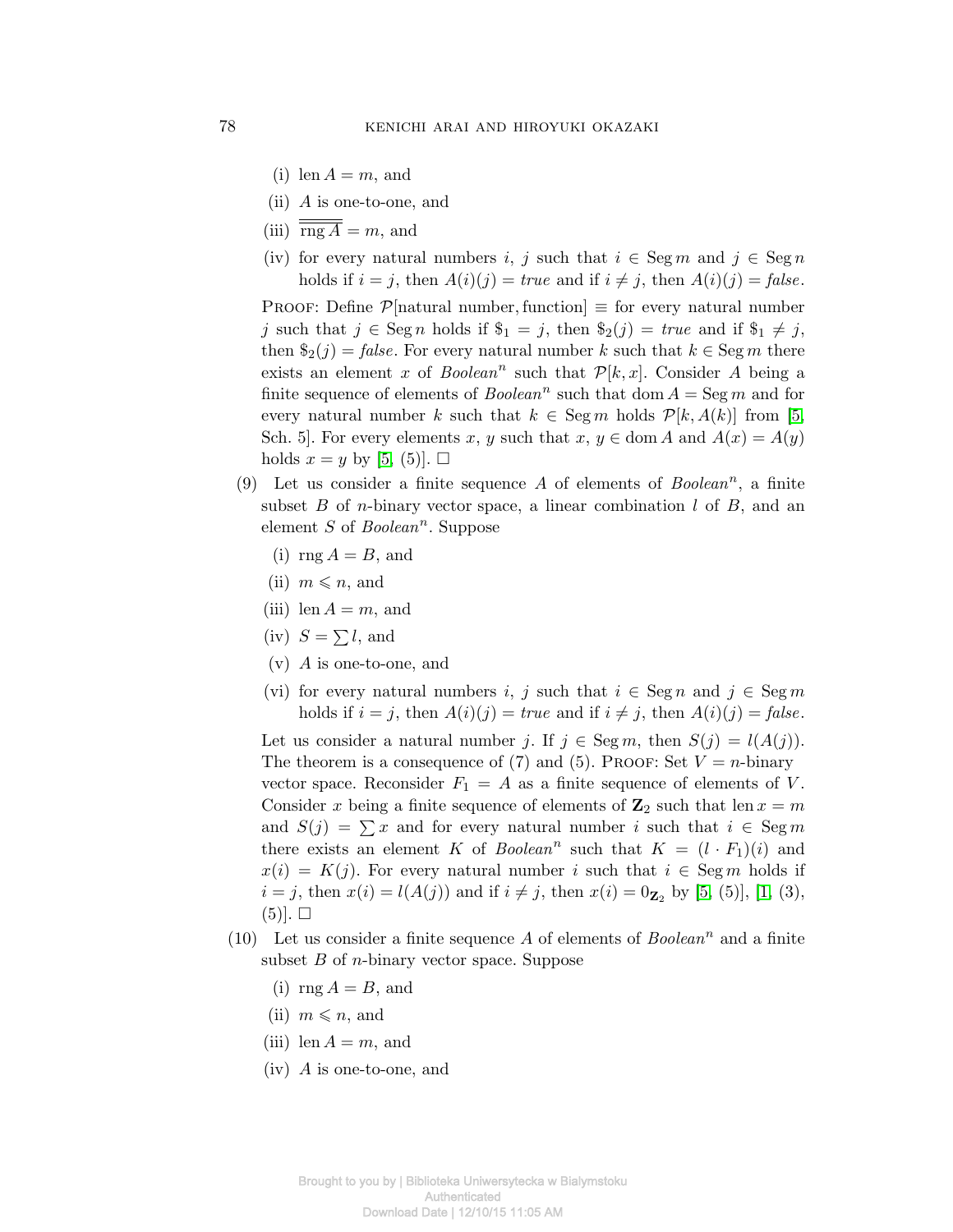(v) for every natural numbers *i*, *j* such that  $i \in \text{Seg } n$  and  $j \in \text{Seg } m$ holds if  $i = j$ , then  $A(i)(j) = true$  and if  $i \neq j$ , then  $A(i)(j) = false$ .

Then *B* is linearly independent. The theorem is a consequence of (9). PROOF: Set  $V = n$ -binary vector space. For every linear combination *l* of *B* such that  $\sum l = 0_V$  holds the support of  $l = \emptyset$  by [\[1,](#page-5-0) (5)].  $\Box$ 

- (11) Let us consider a finite sequence  $A$  of elements of  $Boolean<sup>n</sup>$ , a finite subset *B* of *n*-binary vector space, and an element *v* of *Boolean<sup>n</sup>* . Suppose
	- $(i)$  rng  $A = B$ , and
	- $(ii)$  len  $A = n$ , and
	- (iii) *A* is one-to-one.

Then there exists a linear combination *l* of *B* such that for every natural number *j* such that  $j \in \text{Seg } n$  holds  $v(j) = l(A(j))$ . Proof: Set  $V = n$ -binary vector space. Define  $\mathcal{Q}[\text{element}, \text{element}] \equiv \text{there exists a}$ natural number *j* such that  $j \in \text{Seg } n$  and  $\$_{1} = A(j)$  and  $\$_{2} = v(j)$ . For every element *x* such that  $x \in B$  there exists an element *y* such that *y* ∈ the carrier of  $\mathbf{Z}_2$  and  $\mathcal{Q}[x, y]$  by [\[1,](#page-5-0) (3)]. Consider  $l_1$  being a function from *B* into the carrier of  $\mathbb{Z}_2$  such that for every element *x* such that *x* ∈ *B* holds  $Q[x, l_1(x)]$  from [\[9,](#page-5-6) Sch. 1]. For every natural number *j* such that  $j \in \text{Seg } n$  holds  $l_1(A(j)) = v(j)$  by [\[8,](#page-5-5) (3)]. Set  $f =$  (the carrier of *V*)  $\rightarrow$  0 $\mathbf{z}_2$ . Set *l* = *f*+*·l*<sub>1</sub>. For every element *v* of *V* such that *v* ∉ *B* holds  $l(v) = 0$ **z**<sub>2</sub> by [\[17,](#page-6-4) (7)]. For every element *x* such that  $x \in$  the support of *l* holds  $x \in B$ . For every natural number *j* such that  $j \in \text{Seg } n$  holds  $v(j) = l(A(j))$  by [\[8,](#page-5-5) (3)].  $\square$ 

- (12) Let us consider a finite sequence  $A$  of elements of  $Boolean<sup>n</sup>$  and a finite subset *B* of *n*-binary vector space. Suppose
	- $(i)$  rng  $A = B$ , and
	- $(ii)$  len  $A = n$ , and
	- (iii) *A* is one-to-one, and
	- (iv) for every natural numbers *i*, *j* such that  $i, j \in \text{Seg } n$  holds if  $i = j$ , then  $A(i)(j) = true$  and if  $i \neq j$ , then  $A(i)(j) = false$ .

Then  $\text{Lin}(B) = \langle \text{the carrier of } n\text{-binary vector space, the addition of } n\text{-bi$ nary vector space*,*the zero of *n*-binary vector space*,*the left multiplication of *n*-binary vector space). The theorem is a consequence of  $(11)$  and  $(9)$ . PROOF: Set  $V = n$ -binary vector space. For every element  $x, x \in \mathbb{R}$  carrier of  $\text{Lin}(B)$  iff  $x \in \text{the carrier of } V$  by [\[5,](#page-5-3) (13)], [\[22,](#page-6-15) (7)].  $\square$ 

- (13) There exists a finite subset *B* of *n*-binary vector space such that
	- (i) *B* is a basis of *n*-binary vector space, and
	- (ii)  $\overline{\overline{B}} = n$ , and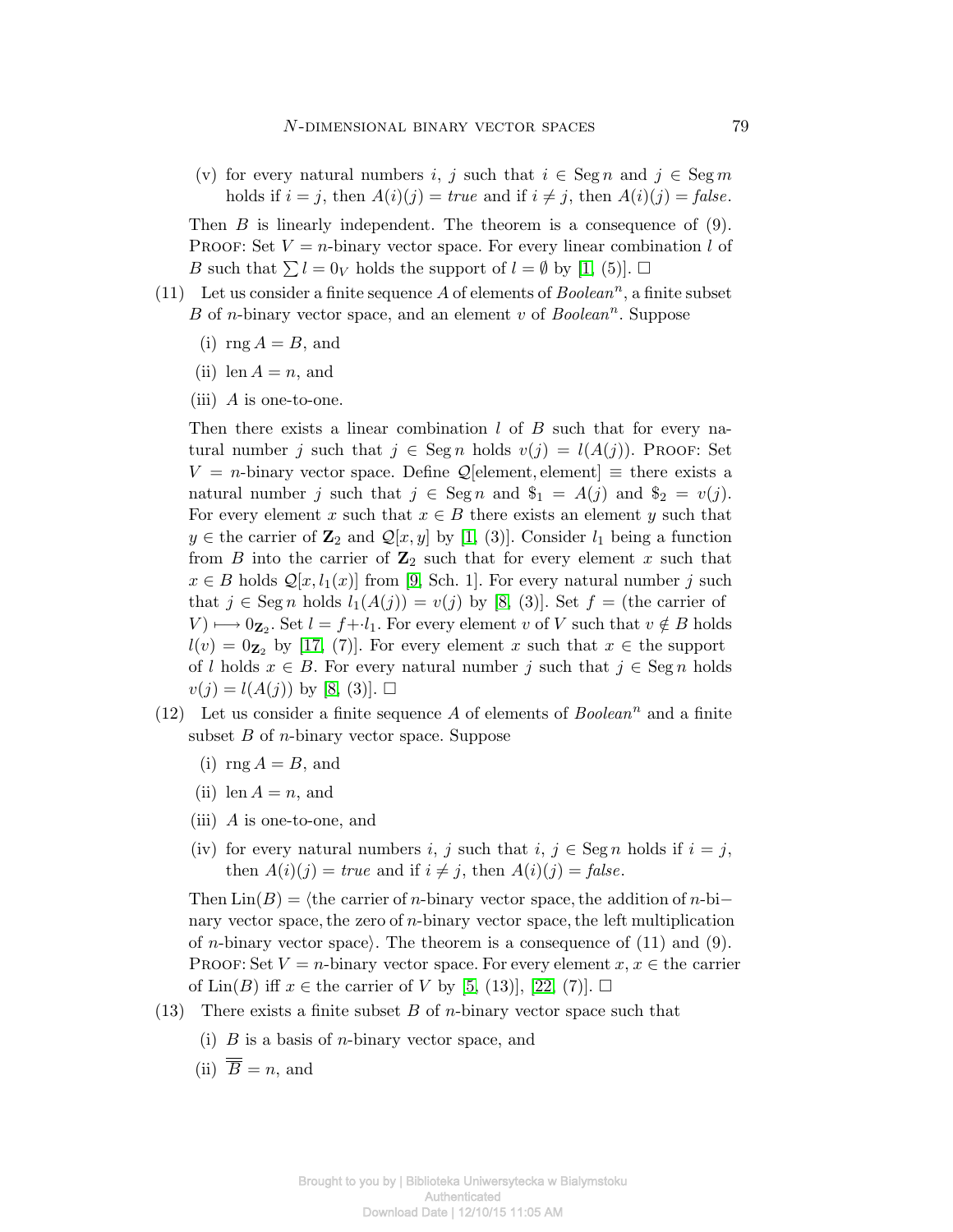(iii) there exists a finite sequence  $A$  of elements of  $Boolean<sup>n</sup>$  such that len  $A = n$  and *A* is one-to-one and  $\overline{\text{rng }A} = n$  and  $\text{rng }A = B$  and for every natural numbers *i*, *j* such that  $i, j \in \text{Seg } n$  holds if  $i = j$ , then  $A(i)(j) = true$  and if  $i \neq j$ , then  $A(i)(j) = false$ .

The theorem is a consequence of  $(8)$ ,  $(10)$ , and  $(12)$ .

- (14) (i) *n*-binary vector space is finite dimensional, and
	- (ii) dim(*n*-binary vector space) = *n*.

The theorem is a consequence of (13).

Let *n* be a non zero element of N. One can verify that *n*-binary vector space is finite dimensional.

Now we state the proposition:

- (15) Let us consider a finite sequence  $A$  of elements of  $Boolean<sup>n</sup>$  and a subset *C* of *n*-binary vector space. Suppose
	- $(i)$  len  $A = n$ , and
	- (ii) *A* is one-to-one, and
	- (iii)  $\overline{\text{rng }A} = n$ , and
	- (iv) for every natural numbers *i*, *j* such that  $i, j \in \text{Seg } n$  holds if  $i = j$ , then  $A(i)(j) = true$  and if  $i \neq j$ , then  $A(i)(j) = false$ , and
	- (v)  $C \subseteq \text{rng } A$ .

Then

- (vi) Lin(*C*) is a subspace of *n*-binary vector space, and
- (vii)  $C$  is a basis of  $Lin(C)$ , and
- (viii) dim( $\text{Lin}(C)$ ) =  $\overline{\overline{C}}$ .

The theorem is a consequence of (10).

## **REFERENCES**

- <span id="page-5-0"></span>[1] Jesse Alama. The vector space of subsets of a set based on symmetric difference. *Formalized Mathematics*, 16(**1**):1–5, 2008. doi[:10.2478/v10037-008-0001-7.](http://dx.doi.org/10.2478/v10037-008-0001-7)
- <span id="page-5-2"></span>[2] Grzegorz Bancerek. [Cardinal numbers.](http://fm.mizar.org/1990-1/pdf1-2/card_1.pdf) *Formalized Mathematics*, 1(**2**):377–382, 1990.
- <span id="page-5-8"></span>[3] Grzegorz Bancerek. [The fundamental properties of natural numbers.](http://fm.mizar.org/1990-1/pdf1-1/nat_1.pdf) *Formalized Mathematics*, 1(**1**):41–46, 1990.
- <span id="page-5-7"></span>[4] Grzegorz Bancerek. [The ordinal numbers.](http://fm.mizar.org/1990-1/pdf1-1/ordinal1.pdf) *Formalized Mathematics*, 1(**1**):91–96, 1990.
- <span id="page-5-3"></span>[5] Grzegorz Bancerek and Krzysztof Hryniewiecki. [Segments of natural numbers and finite](http://fm.mizar.org/1990-1/pdf1-1/finseq_1.pdf) [sequences.](http://fm.mizar.org/1990-1/pdf1-1/finseq_1.pdf) *Formalized Mathematics*, 1(**1**):107–114, 1990.
- <span id="page-5-1"></span>[6] Czesław Byliński. [Binary operations.](http://fm.mizar.org/1990-1/pdf1-1/binop_1.pdf) *Formalized Mathematics*, 1(**1**):175–180, 1990.
- <span id="page-5-4"></span>[7] Czesław Byliński. [Finite sequences and tuples of elements of a non-empty sets.](http://fm.mizar.org/1990-1/pdf1-3/finseq_2.pdf) *Formalized Mathematics*, 1(**3**):529–536, 1990.
- <span id="page-5-5"></span>[8] Czesław Byliński. [Functions and their basic properties.](http://fm.mizar.org/1990-1/pdf1-1/funct_1.pdf) *Formalized Mathematics*, 1(**1**): 55–65, 1990.
- <span id="page-5-6"></span>[9] Czesław Byliński. [Functions from a set to a set.](http://fm.mizar.org/1990-1/pdf1-1/funct_2.pdf) *Formalized Mathematics*, 1(**1**):153–164, 1990.